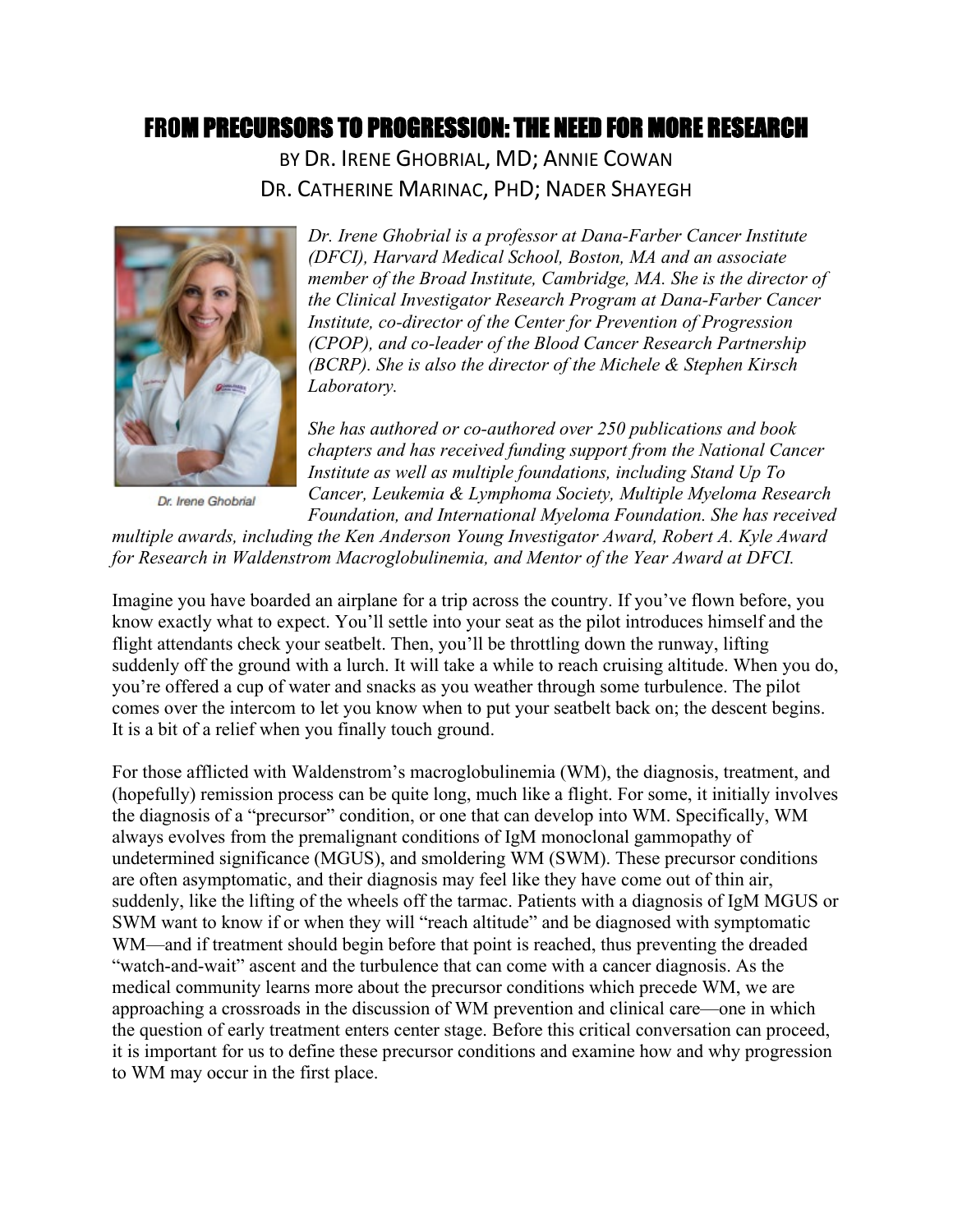

#### **Waldenstrom's Macroglobulinemia and the Evolution of the B-Lymphocyte**

WM cell evolution

WM is a non-Hodgkin's lymphoma of the bone marrow defined by the abnormal development of B-lymphocytes (B-cells) and the extraneous secretion of IgM monoclonal protein. Because WM cells have features of lymphocytes and plasma cells, WM is sometimes referred to as a "lymphoplasmacytic lymphoma." We can illustrate the origination of WM by walking through the development of a healthy B-lymphocyte, examining when and how alterations to this developmental process result in the evolution of tumor cells.

Bone marrow is the spongy tissue located, in adults, within the interior of the larger bones of the body and is known colloquially as the "factory of blood cells." A single type of cell, deemed the hematopoietic stem cell, produces the three cell types present in blood: white blood cells, red blood cells, and platelets. Platelets are involved in the blood-clotting process and are essential to the healing of wounds. Red blood cells carry oxygen and are involved in respiration.

White blood cells comprise the body's immune system and include, among other infectionfighting cells, B-lymphocytes and plasma cells, the two cells associated with WM.

The hematopoietic stem cell is capable of dividing for a prolonged period of time without differentiating or developing into a more specialized blood cell. Because these stem cells have the ability to propagate indefinitely, they serve as the starting point for all blood cells. An important note about the developmental process is that cells are identified by the presence or absence of specific receptors on their surface called "clusters of differentiation" (CD). CDs are protein units that help cells attach to one another, "talk" with one another, and identify foreign elements, such as bacteria and viruses. Researchers are able to define the developmental pathway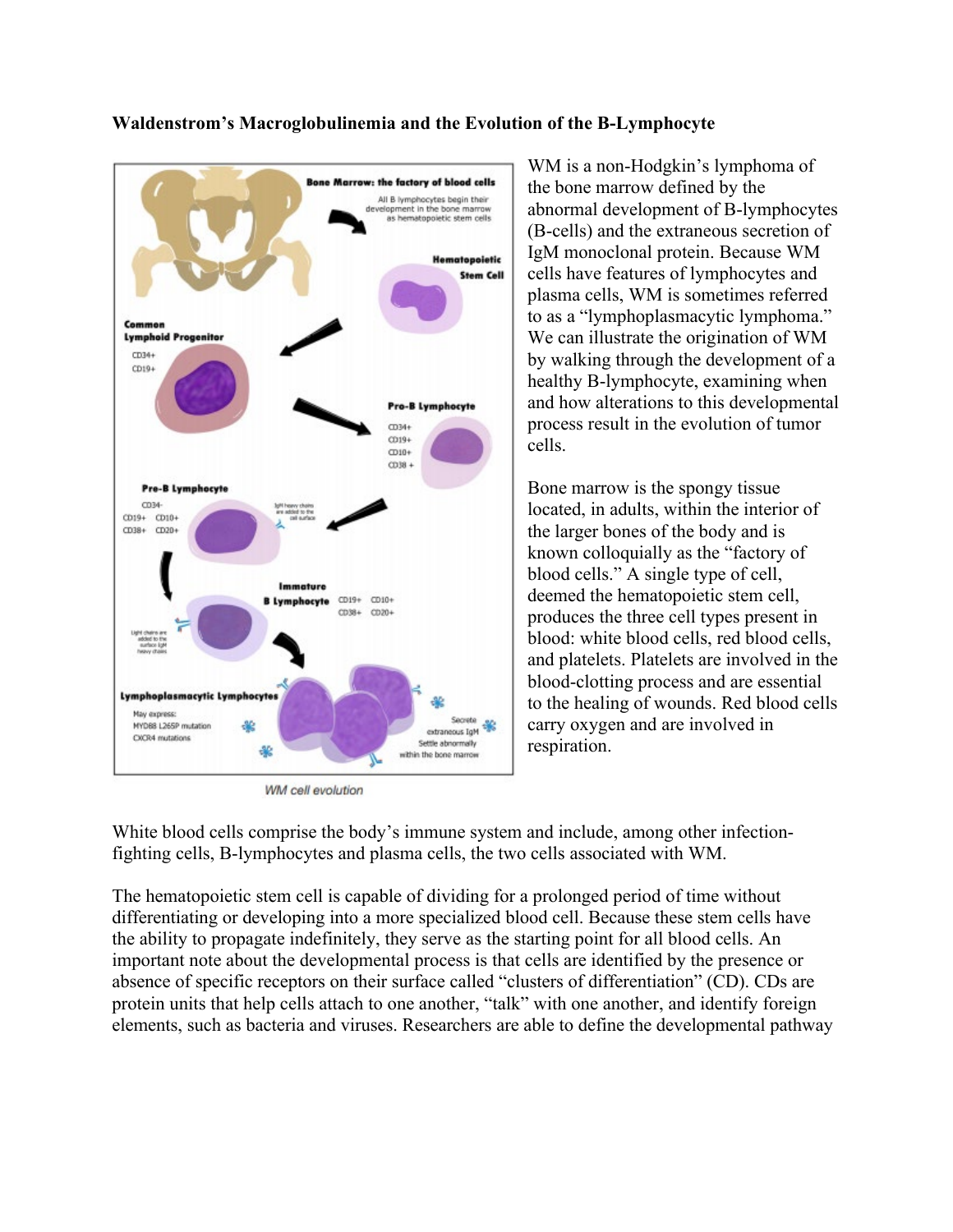of the plasma cell by examining the changes in the type and number of CDs present on the cell surface; a change in CD pattern indicates the development of a new cell type.

In WM, B-lymphocyte maturation begins normally with the hematopoietic stem cell differentiating into a common lymphoid progenitor (or precursor) with CD34 and CD19 receptors. The common lymphoid progenitor cell then differentiates into a new cell type called the pro-B-cell with CD34, CD19, CD10, and CD38 receptors. The pro-B-cell develops into a pre-B-cell when the CD34 receptors are lost from the cell surface, CD20 receptors are gained, and, importantly, the cell begins to express heavy-chain IgM antibodies (or immunoglobulins) on its surface. The switch from pro-B-cell to pre-B-cell occurs as the cell begins to generate an enormous repertoire of unique antibodies that the cell will eventually use to recognize foreign material (this process is called VDJ recombination). Pre-B-cells develop into immature Blymphocytes when light chains are added to their membrane-bound IgM heavy chains.

Immature B-lymphocytes move out of the bone marrow and into the body's circulation. There, they interact with foreign materials such as viruses and bacteria, identify them as foreign, and become "educated" to that foreignness. Once educated, the B-lymphocyte is mature, loses its enormous repertoire of antibodies, and begins producing only one unique antibody shaped perfectly to match and identify the foreign material to which it was educated; at this point, the Blymphocyte has officially become a plasma cell. As part of its development into a plasma cell, the B-lymphocyte must go through a process known as "class switching" where the immunoglobulin heavy-chain class on the B-lymphocyte is changed from IgM to IgG, IgA, or IgE. The plasma cell is then able to clone rapidly and produce large amounts of unique immunoglobulin with heavy and light chains, thus spreading the message of the foreign material quickly throughout the body to fight the infection.

## **The Pathophysiology of IgM MGUS and SWM**

The immunophenotypic (or surface protein expression) profile of a WM cell is unique from normal lymphoid cells as it resides in some intermediate state between the B-lymphocyte and the plasma cell. In simpler terms, this means that the malignant cells involved in WM look structurally like plasma, lymphocyte, *and* lymphoplasmacytic cells with varied patterns of cellspecific receptors. Because this developmental interruption occurs prior to or independent of class switching, WM malignant plasma cells only produce IgM immunoglobulin. Consequently, IgM is secreted prematurely, in the bone marrow and in abundant quantities, leading to several of the symptoms commonly associated with WM, including hyperviscosity ("thick" blood) and anemia.

The evolution of IgM MGUS to symptomatic WM is the consequence of an accumulation of mutations that drive cell division and prevent cell death. MYD88 is an adaptor protein that functions as the connection between two other proteins within a cellular pathway. Crucially, MYD88 operates in a critical signaling pathway in B-lymphocytes that promotes proliferation and cell survival. Recent research has shown that in many IgM MGUS, SWM, and WM clinical cases, a single amino acid of the MYD88 protein is mutated from a leucine (L) to a proline (P) at position 265. This MYD88 L265P mutation results in the overactivation of the MYD88 protein, the overstimulation of the signaling pathway, and the corresponding proliferation of the cell.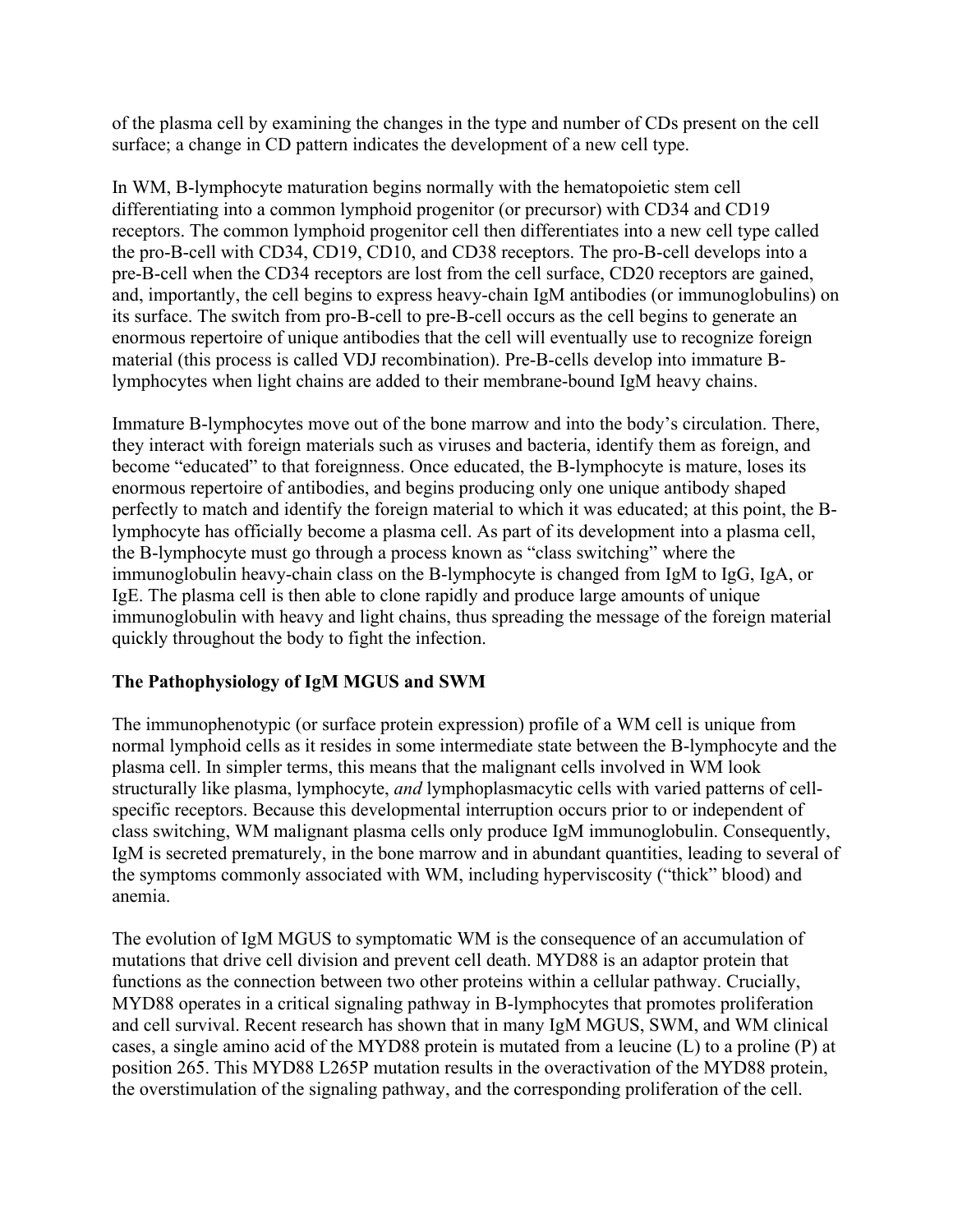Mutations in the CXCR4 protein are also common in IgM MGUS, SWM, and WM. CXCR4 is a cell surface receptor that helps to facilitate cell migration; abnormal forms of CXCR4 found in WM cause WM cells to migrate to and take up residence in the bone marrow where they continue to expand. While the MYD88 L265P mutation occurs in about 50% and CXCR4 mutations in about 15% of IgM MGUS cases, abnormal forms of these proteins appear in even higher rates in SWM, about 80% and 24%, respectively, and in WM, 90% and 27%, respectively. This suggests not only that the presence of these mutations in IgM MGUS and SWM increases the risk of progression, but also that combinations of these mutations may multiply that risk.

At this point in the history of WM (discovered by Dr. Jan Waldenström in 1944) and the even younger history of IgM MGUS (discovered by Dr. Robert Kyle of the Mayo Clinic in 1978), there is enough clinical data to group patients based on their probability of progressing to WM. Current algorithms or formulas to determine the risk of progression utilize standard clinical information, including bone marrow infiltration and IgM, beta-2 microglobulin, and albumin volume. Recently, a team from the Dana-Farber Cancer Institute designed an asymptomatic WM (AWM) risk calculator for both patients and physicians to use to identify their progression risk based on those variables; this calculator is available online at *[www.awmrisk.com](http://www.awmrisk.com/)*. Progression risk algorithms like these may help hematologist-oncologists make decisions about when treatment should begin and are an important clinical component of an IgM MGUS and SWM diagnosis. Incorporating the genetic profile of a patient's specific disease will have an impact on classification systems of high-, intermediate-, and low-risk and thus will likely become a critical variable for improving progression risk classification moving forward.

## **What Can You Do?**

In the general population, IgM MGUS and SWM have been shown to progress at rates of around 1.5% and 12%, respectively, per year, with most IgM MGUS patients never developing symptomatic WM. Specifically, Dr. Robert Kyle, the Mayo Clinic physician who discovered and coined the term MGUS, recently published an analysis on the risk of IgM MGUS disease progression in *The New England Journal of Medicine*. This work found that progression risk is directly tied to M-protein and serum free light chain volume, with the risk of progression at 2% per year for the first ten years following the diagnosis and dropping to 1% per year after that point. But percentages are often difficult to extrapolate to real life, and patients would prefer to be told their personalized risk of progression as well as how to diminish that risk. As our research community works on better describing the variables which impact progression, here are some lifestyle changes you can make following a diagnosis.

1. **Eat well and take care of your body.** A common question that newly-diagnosed IgM MGUS and SWM patients have is how diet impacts progression. While there is research connecting high body mass index to an increased risk of progression from MGUS to lymphoproliferative diseases like WM, there is no special diet or exercise plan that has been shown to specifically counteract progression. As with any chronic condition, the best advice that hematologist-oncologists can give is to eat healthy and exercise daily. Work with your support team to develop better lifestyle habits, such as minimizing sugar, getting at least 150 minutes of moderate intensity or 75 minutes of vigorous intensity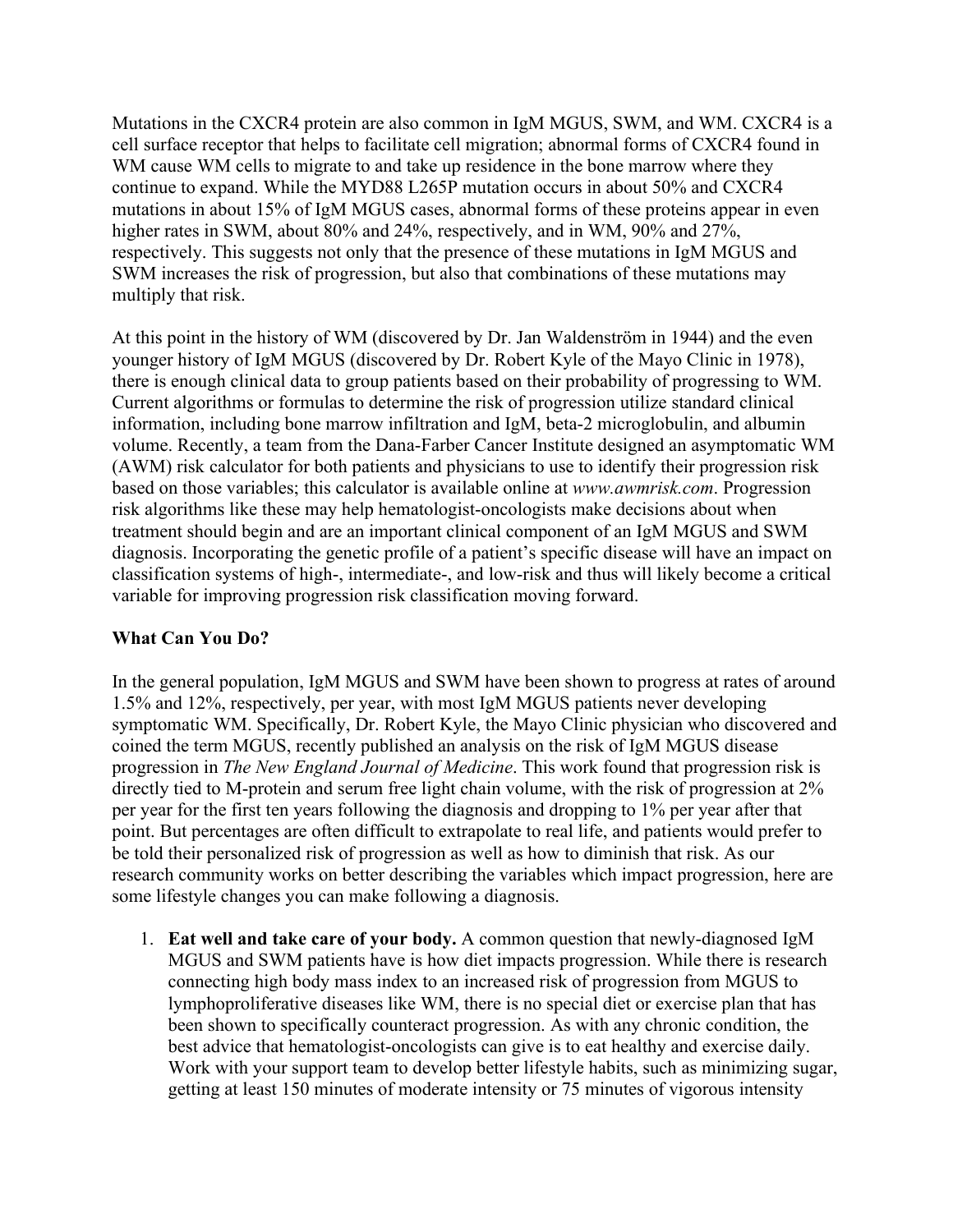exercise (or a combination of both) per week, and sticking to a schedule that includes 7-9 hours of sleep per day.

- 2. **Visit a hematologist-oncologist every 6-12 months (for IgM MGUS) and 3-4 months (for SWM) to monitor your numbers**. Research has shown that simply visiting a hematologist-oncologist regularly improves prognosis for patients with hematological precursor conditions. Regular visits to a hematologist-oncologist will ensure that lab result trends are supervised over time and new or worsening symptoms are attended to.
- 3. **Seek therapy and/or learn a stress management technique to deal with anxiety**. Precursor conditions and "watch and wait" treatment approaches can be difficult to process and may negatively impact mental health. Now is a great time to incorporate stress management techniques into your daily life, such as finding a therapist, picking up meditation, or journaling. You may be surprised how these routines help with other parts of your life as well!
- 4. **Talk with your hematologist-oncologist about treatment options** *before* **symptoms begin**. Communicating with your oncologist about when treatment is expected to begin (if ever) and what treatment options are available can help patients better understand what to expect after a new diagnosis. This conversation will also help your physician select clinical trials and/or treatment plans that will work best for you.

#### **The Imperative Need for Research**

While the past decade has provided enormous developments in our understanding of WM biology and treatment, there is still much that is poorly understood about the evolution of the disease. Importantly, many clinical trials focus on the treatment of symptomatic WM, with few enrolling IgM MGUS and SWM patients. For example, while there are many clinical trials offered at the Dana-Farber Cancer Institute and other large cancer centers for asymptomatic smoldering multiple myeloma, trials for high-risk SWM are only just beginning. It is crucial that the medical community increase support to IgM MGUS and SWM patient populations by leading and encouraging participation in research studies. Such research may not only provide the basis for developing new therapies to prevent WM in patients with these early precursor conditions, but may also facilitate advanced screening techniques for early diagnosis and allow us to continue to improve the algorithms we use to predict the risk of progression to WM.

Importantly, patients with hematological precursor conditions often require unique clinical management compared to those patients with an active cancer diagnosis. The Dana-Farber Cancer Institute Center for Prevention of Progression of Blood Cancers (the CPOP Clinic) was established to provide multidisciplinary care for patients with hematological precursor conditions like IgM MGUS and SWM. The genetic risk factors, lifestyle, and psychology of patients with precursor conditions can vary immensely across individuals and have a tangible impact on prognosis. The CPOP Clinic allows physicians who specialize in precursor conditions to refer patients to expert cardiologists, psychologists, social workers, and genetic counselors and thus create tailor-made experiences for each patient to improve health outcomes and quality of life. Individuals with precursor conditions deemed higher risk have the opportunity to participate in